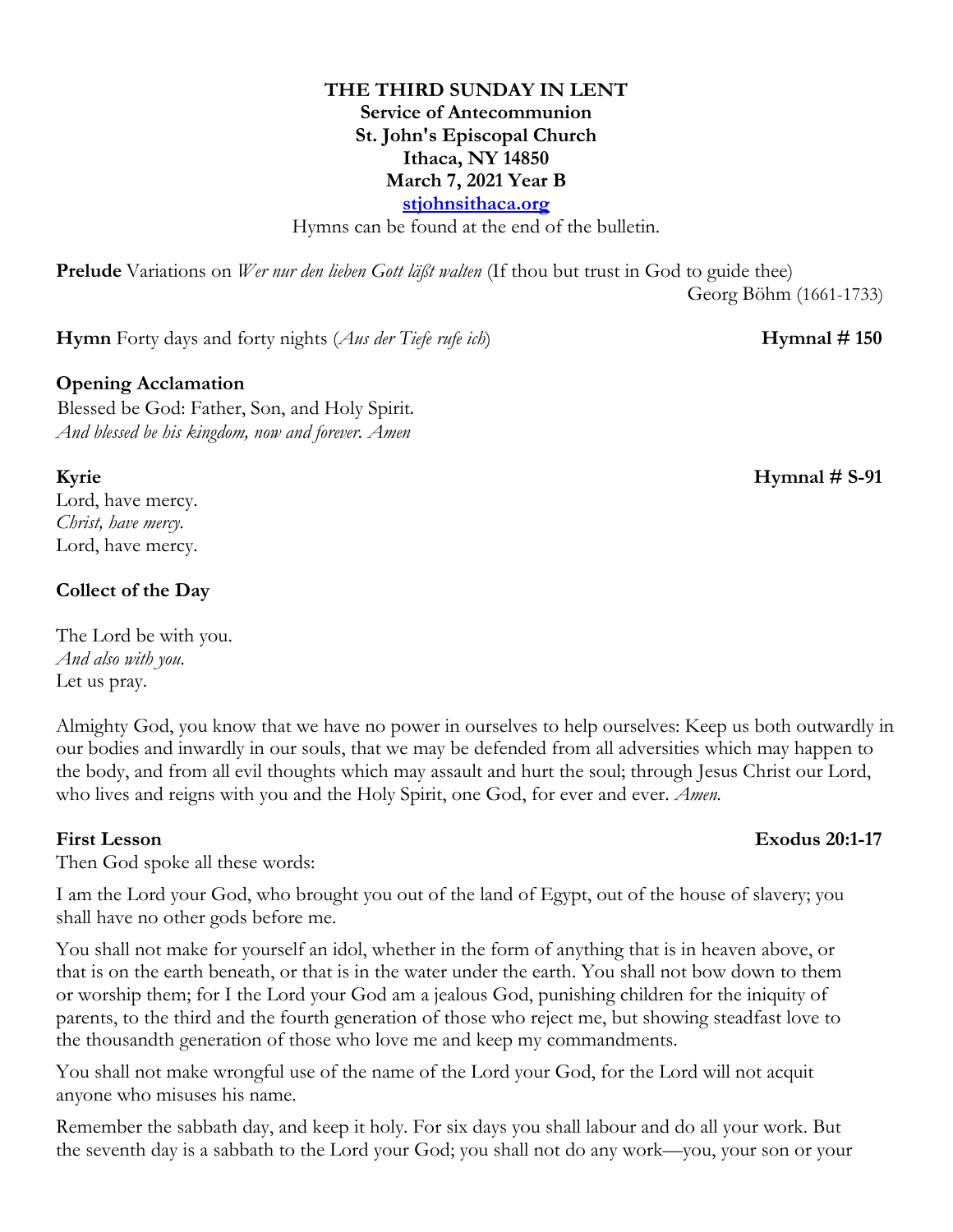daughter, your male or female slave, your livestock, or the alien resident in your towns. For in six days the Lord made heaven and earth, the sea, and all that is in them, but rested the seventh day; therefore the Lord blessed the sabbath day and consecrated it.

Honor your father and your mother, so that your days may be long in the land that the Lord your God is giving you.

You shall not murder.

You shall not commit adultery.

You shall not steal.

You shall not bear false witness against your neighbor.

You shall not covet your neighbor's house; you shall not covet your neighbor's wife, or male or female slave, or ox, or donkey, or anything that belongs to your neighbor.

> The Word of the Lord. *Thanks be to God.*

## **Psalm 19 Caeli enarrant**

- 1 The heavens declare the glory of God, \* and the firmament shows his handiwork.
- 2 One day tells its tale to another, \* and one night imparts knowledge to another.
- 3 Although they have no words or language, \* and their voices are not heard,
- 4 Their sound has gone out into all lands, \* and their message to the ends of the world.
- 5 In the deep has he set a pavilion for the sun; \* it comes forth like a bridegroom out of his chamber; it rejoices like a champion to run its course.
- 6 It goes forth from the uttermost edge of the heavens and runs about to the end of it again; \* nothing is hidden from its burning heat.
- 7 The law of the Lord is perfect and revives the soul; \* the testimony of the Lord is sure and gives wisdom to the innocent.
- 8 The statutes of the Lord are just and rejoice the heart; \* the commandment of the Lord is clear and gives light to the eyes.
- 9 The fear of the Lord is clean and endures for ever; \* the judgments of the Lord are true and righteous altogether.
- 10 More to be desired are they than gold, more than much fine gold, \*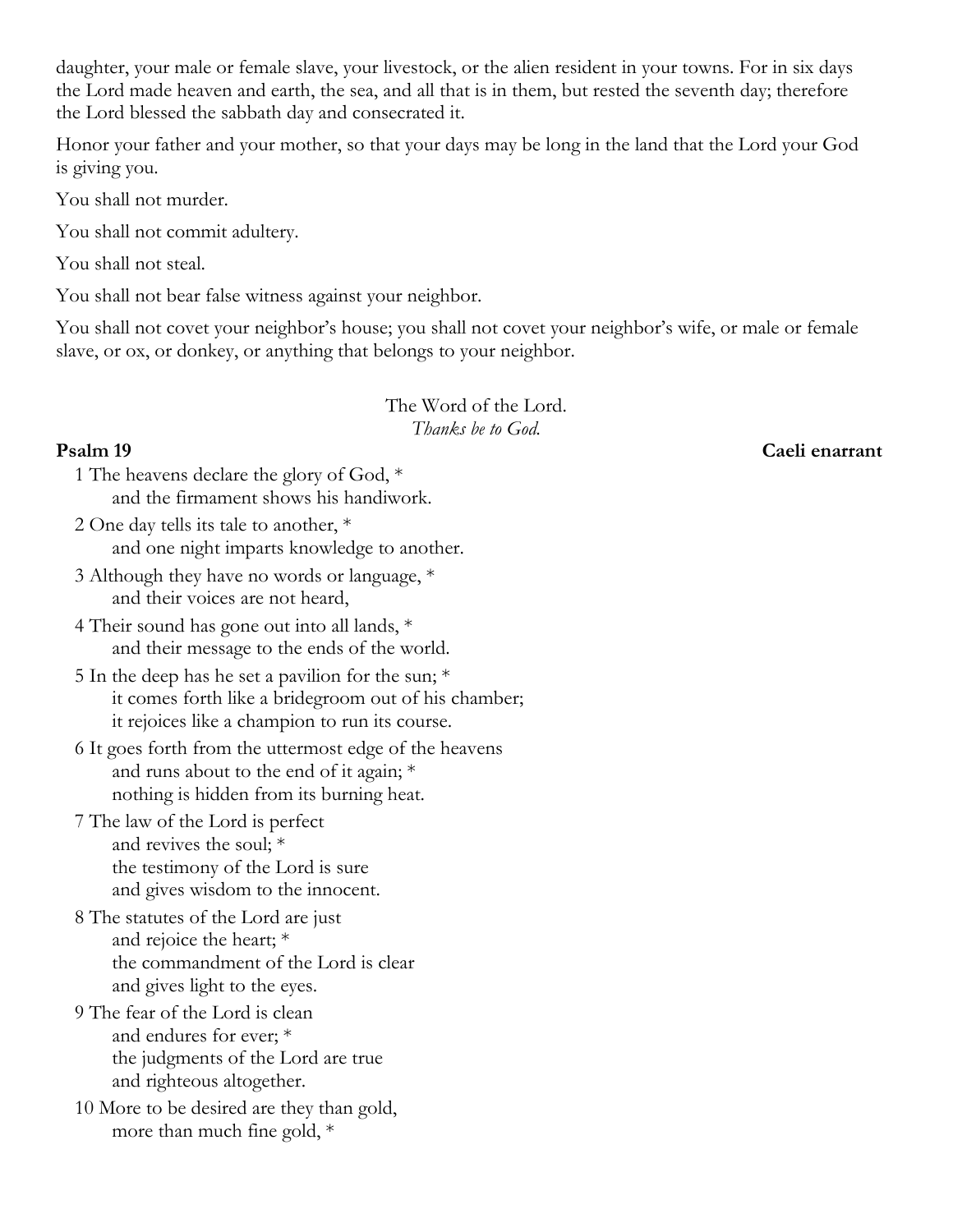sweeter far than honey, than honey in the comb.

- 11 By them also is your servant enlightened, \* and in keeping them there is great reward.
- 12 Who can tell how often he offends? \* cleanse me from my secret faults.
- 13 Above all, keep your servant from presumptuous sins; let them not get dominion over me; \* then shall I be whole and sound, and innocent of a great offense.
- 14 Let the words of my mouth and the meditation of my heart be acceptable in your sight, \* O Lord, my strength and my redeemer.

#### **Epistle 1 Corinthians 1:18-25**

The message about the cross is foolishness to those who are perishing, but to us who are being saved it is the power of God. For it is written,

"I will destroy the wisdom of the wise,

and the discernment of the discerning I will thwart."

Where is the one who is wise? Where is the scribe? Where is the debater of this age? Has not God made foolish the wisdom of the world? For since, in the wisdom of God, the world did not know God through wisdom, God decided, through the foolishness of our proclamation, to save those who believe. For Jews demand signs and Greeks desire wisdom, but we proclaim Christ crucified, a stumbling block to Jews and foolishness to Gentiles, but to those who are the called, both Jews and Greeks, Christ the power of God and the wisdom of God. For God's foolishness is wiser than human wisdom, and God's weakness is stronger than human strength.

> The Word of the Lord. *Thanks be to God.*

**ANTHEM** - Christ has no hands but ours - Hal Hopson, 1989

Christ has no hands but ours,

Ours are the eyes through which he sees the world.

Ours are the hands with which he heals, to offer health and food, Ours are the feet with which he walks, to go to those in need.

Christ has no hands but ours,

Ours are the eyes through which he sees the world.

Ours are the ears with which he hears, to sense the burdened heart, Ours are the lips with which he speaks, to sing a word of love.

Christ has no hands but ours,

Ours are the eyes through which he sees the world.

[Text by Saint Teresa of Avila, 1515-1582]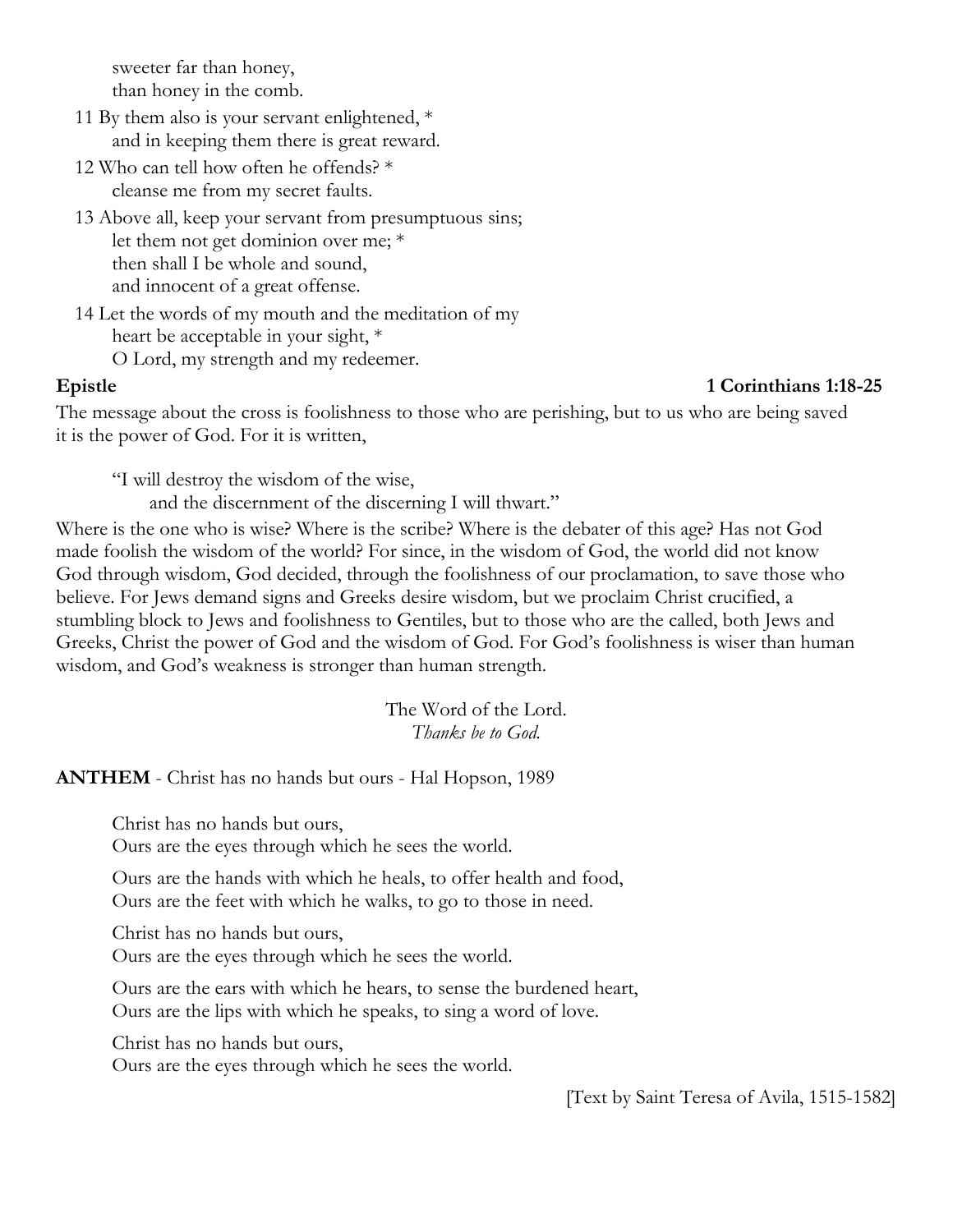# The Gospel of our Lord Jesus Christ according to John. *Glory to you, Lord Christ.*

The Passover of the Jews was near, and Jesus went up to Jerusalem. In the temple he found people selling cattle, sheep, and doves, and the money changers seated at their tables. Making a whip of cords, he drove all of them out of the temple, both the sheep and the cattle. He also poured out the coins of the money changers and overturned their tables. He told those who were selling the doves, "Take these things out of here! Stop making my Father's house a marketplace!" His disciples remembered that it was written, "Zeal for your house will consume me." The Jews then said to him, "What sign can you show us for doing this?" Jesus answered them, "Destroy this temple, and in three days I will raise it up." The Jews then said, "This temple has been under construction for forty-six years, and will you raise it up in three days?" But he was speaking of the temple of his body. After he was raised from the dead, his disciples remembered that he had said this; and they believed the scripture and the word that Jesus had spoken.

> The Gospel of the Lord. *Praise to you, Lord Jesus Christ.*

## **Sermon The Rev. Megan Castellan**

## **The Nicene Creed**

We believe in one God, the Father, the Almighty, maker of heaven and earth, of all that is, seen and unseen. We believe in one Lord, Jesus Christ, the only Son of God, eternally begotten of the Father, God from God, Light from Light, true God from true God, begotten, not made, of one Being with the Father. Through him all things were made. For us and for our salvation he came down from heaven: by the power of the Holy Spirit he became incarnate from the Virgin Mary, and was made man. For our sake he was crucified under Pontius Pilate; he suffered death and was buried. On the third day he rose again in accordance with the Scriptures; he ascended into heaven and is seated at the right hand of the Father.

He will come again in glory to judge the living and the dead, and his kingdom will have no end.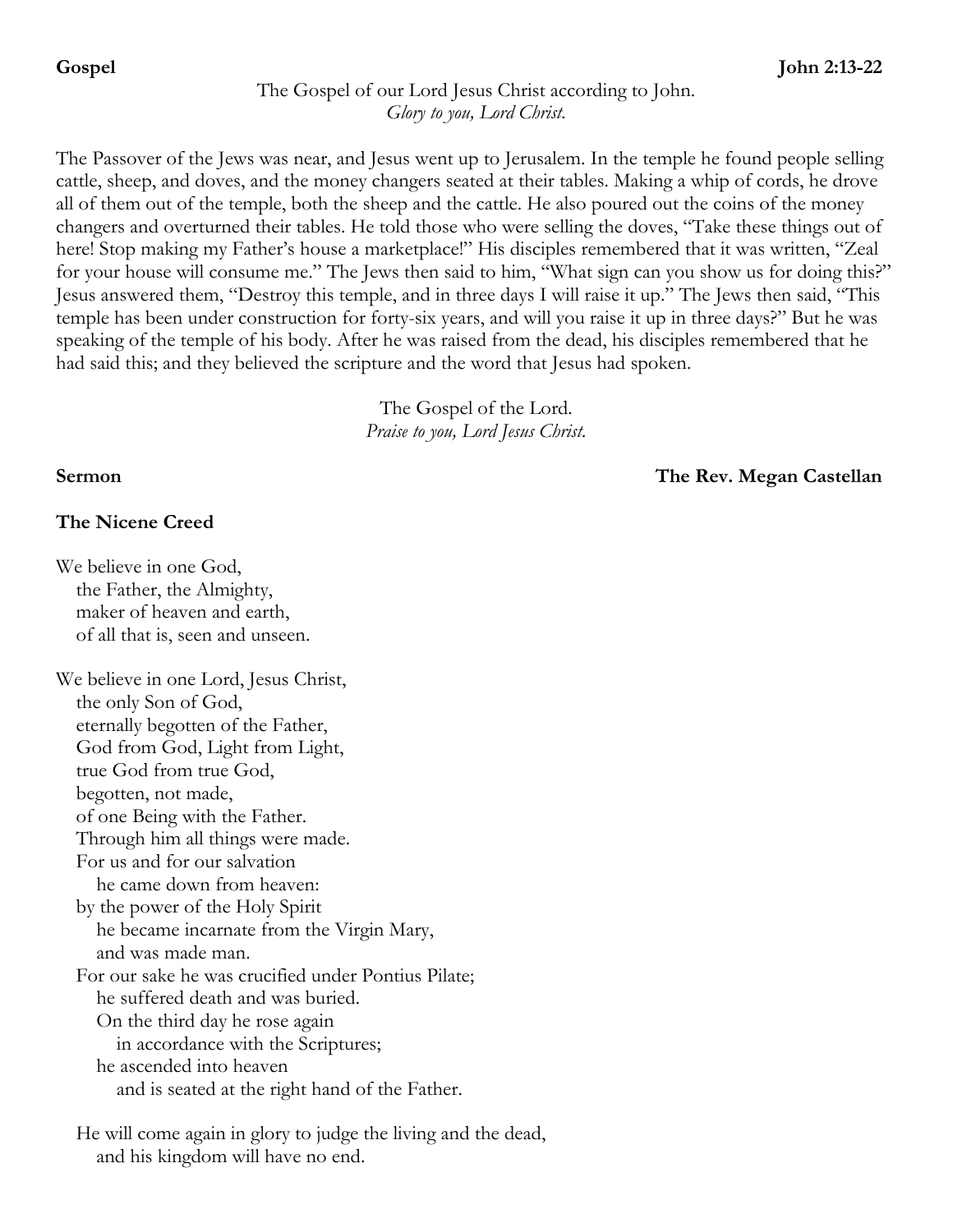We believe in the Holy Spirit, the Lord, the giver of life, who proceeds from the Father and the Son. With the Father and the Son he is worshiped and glorified. He has spoken through the Prophets. We believe in one holy catholic and apostolic Church. We acknowledge one baptism for the forgiveness of sins. We look for the resurrection of the dead, and the life of the world to come. Amen.

### **Prayers of the People: Form III**

Father, we pray for your holy Catholic Church; *That we all may be one.*

Grant that every member of the Church may truly and humbly serve you; *That your Name may be glorified by all people.*

We pray for all bishops, priests, and deacons; *That they may be faithful ministers of your Word and Sacraments.*

We pray for all who govern and hold authority in the nations of the world; *That there may be justice and peace on the earth.*

Give us grace to do your will in all that we undertake; *That our works may find favor in your sight.*

Have compassion on those who suffer from any grief or trouble; *That they may be delivered from their distress.*

Give to the departed eternal rest. *Let light perpetual shine upon them.*

We praise you for your saints who have entered into joy; *May we also come to share in your heavenly kingdom.*

For the special needs and concerns of our congregation, and especially for:

| Theodore | Loraine | Lucv    | Kathleen | Joan  |
|----------|---------|---------|----------|-------|
| Dhara    | Edith   | Carol   | Wes      | lean  |
| Lorraine | Pinky   | Kathryn | Susan    | Laura |

For those celebrating the anniversary of their birth this week: Brian Richardson, Mary York, Shannon Dortch, John Jackson, Gabriel Miller, Nancy Ives, Sherry Smart, Charles Ciccone, Jane Ryan

| The Lord's Prayer | <b>BCP 364</b> |
|-------------------|----------------|
|                   |                |

**Hymn:** Rock of ages (*Toplady*) **Hymnal # 685**

# **Peace**

# **Dismissal**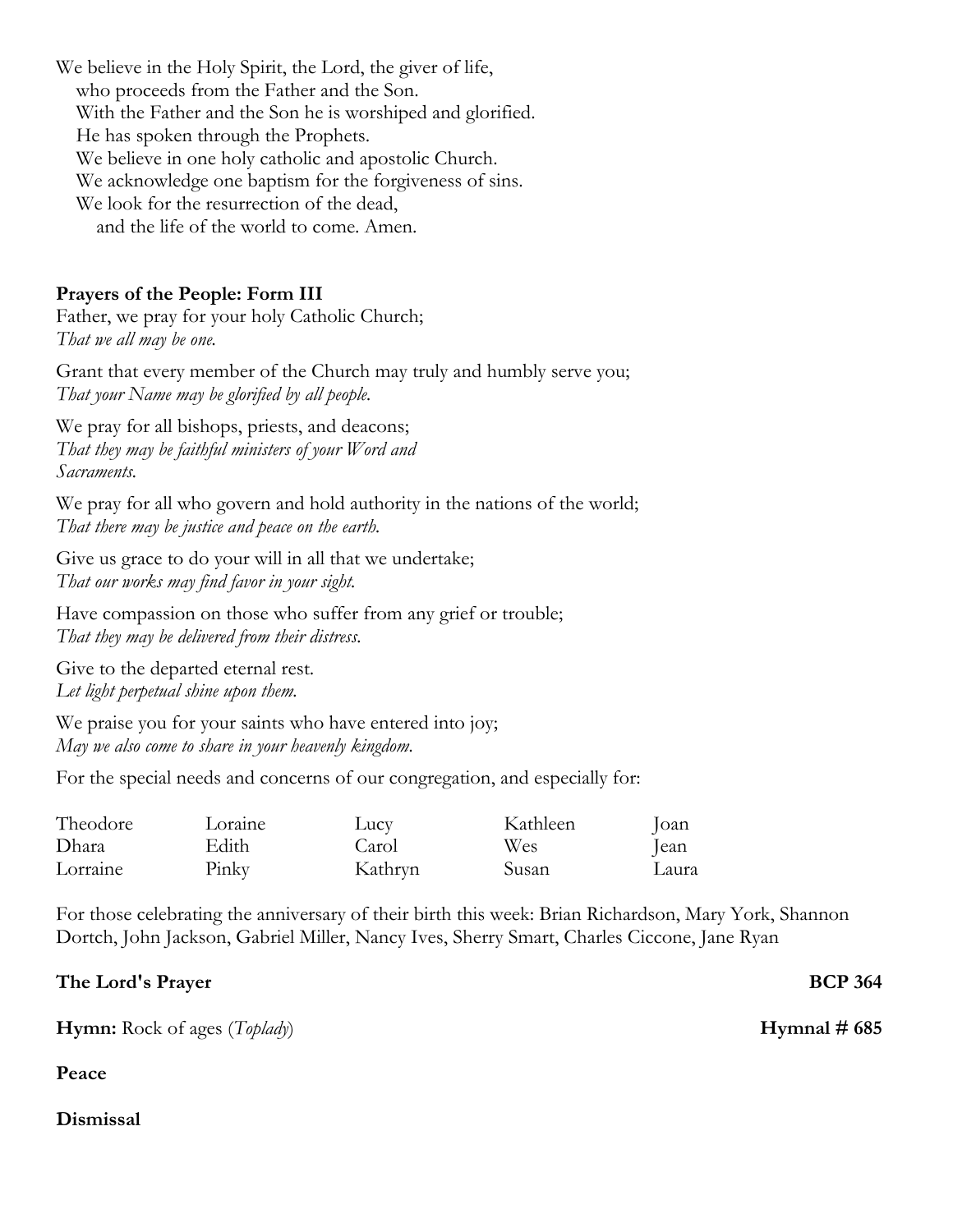If you are attending in person services, read along with the recording, but please do not sing!



Words: George Hunt Smyttan (1822-1870), alt. Music: Aus der Tiefe rufe ich, melody att. Martin Herbst (1654-1681), alt.;

harm. William Henry Monk (1823-1889)

77.77

The Hymnal 1982, Copyright © 1985 by The Church Pension Fund. Used by permission. OneLicense # A-724223. All rights reserved.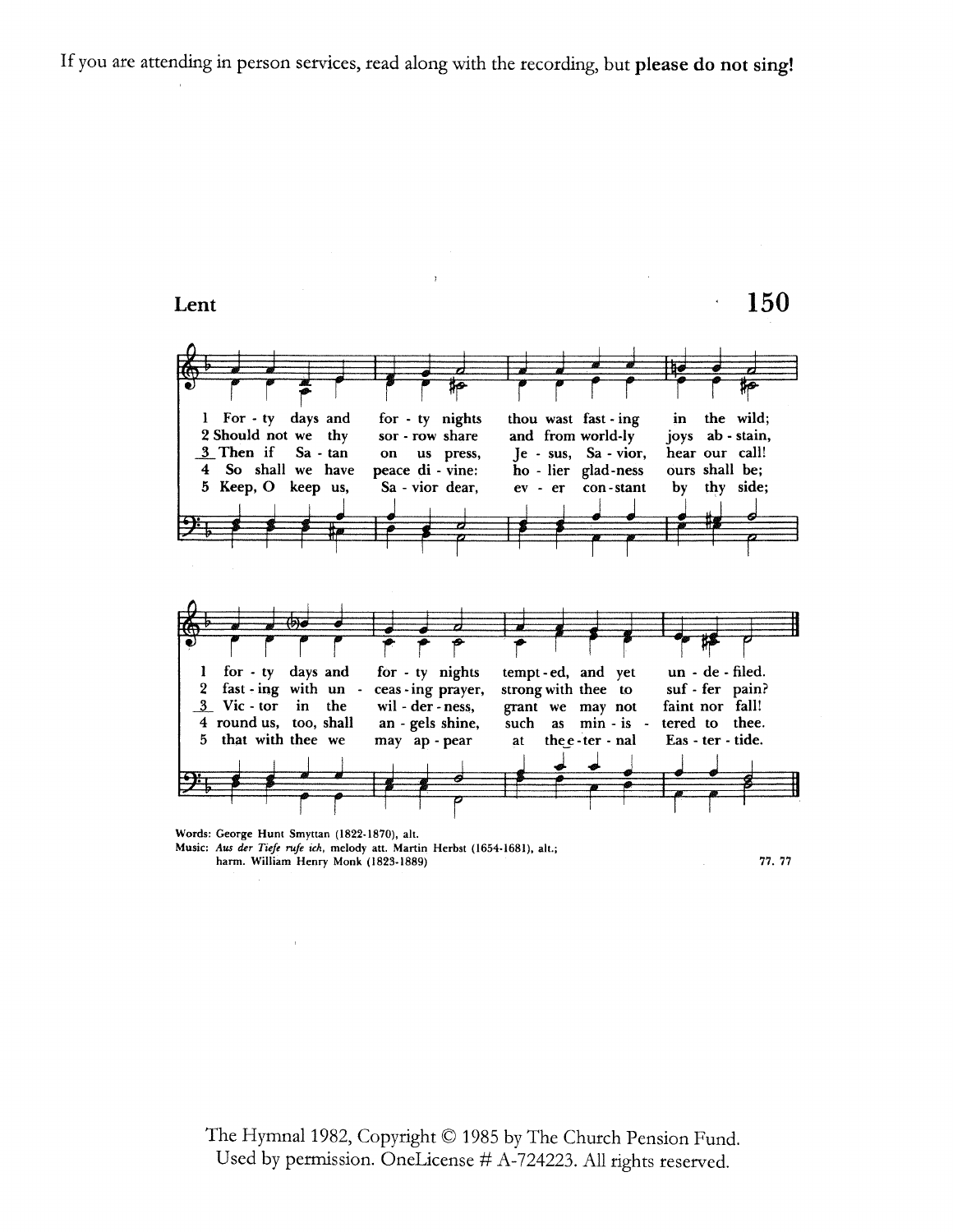

Setting: From Missa de Sancta Maria Magdalena, Healey Willan (1880-1968)

The Hymnal 1982, Copyright © 1985 by The Church Pension Fund. Used by permission. OneLicense # A-724223. All rights reserved.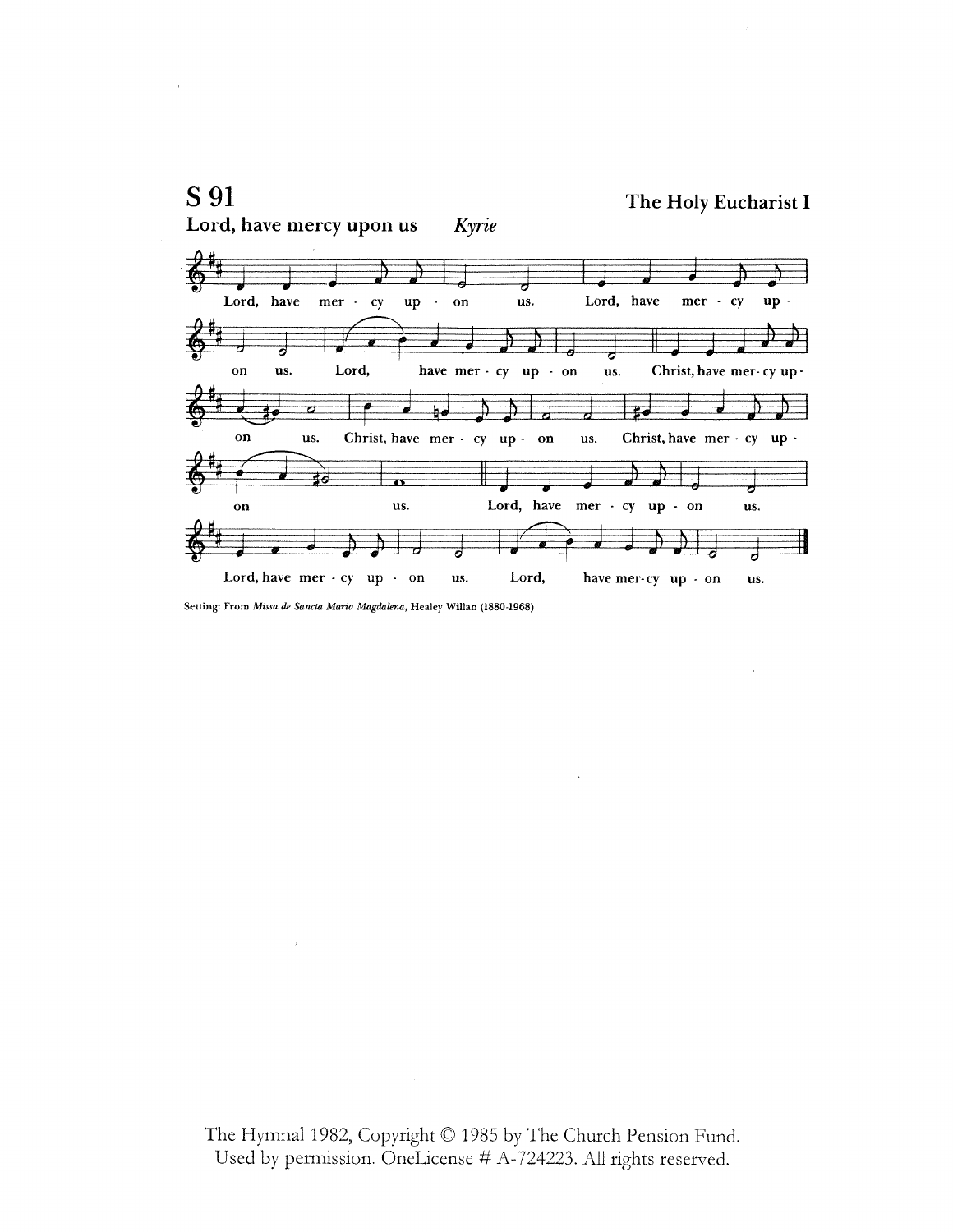If you are attending in person services, read along with the recording, but please do not sing!

#### The Christian Life

685

my-self in 1 Rock a - ges, cleft for let hide thee; of me,  $me$ flow, no lan-guor know, 2 Should my tears for ev - er should my zeal eye - lids close in draw this fleet-ing breath, when mine death, 3 While I ø blood from thy wound-ed side that flowed, let the and the wa - ter could not a - tone: thou must save, and thou a - lone; all for sin worlds un - known and be - hold thee on thy throne, when I rise to ਨ z. of sin the dou-ble cure, cleanse me from its guilt and power. be thy cross I cling. in  $my$ hand no price I bring,  $sim$  -  $ply$ to hide my-self in thee. a - ges, cleft for Rock of me, let  ${\bf m}{\bf e}$ Words: Augustus Montague Toplady (1740-1778), alt. 77. 77. 77 Music: Toplady, Thomas Hastings (1784-1872)

The Hymnal 1982, Copyright © 1985 by The Church Pension Fund. Used by permission. OneLicense # A-724223. All rights reserved.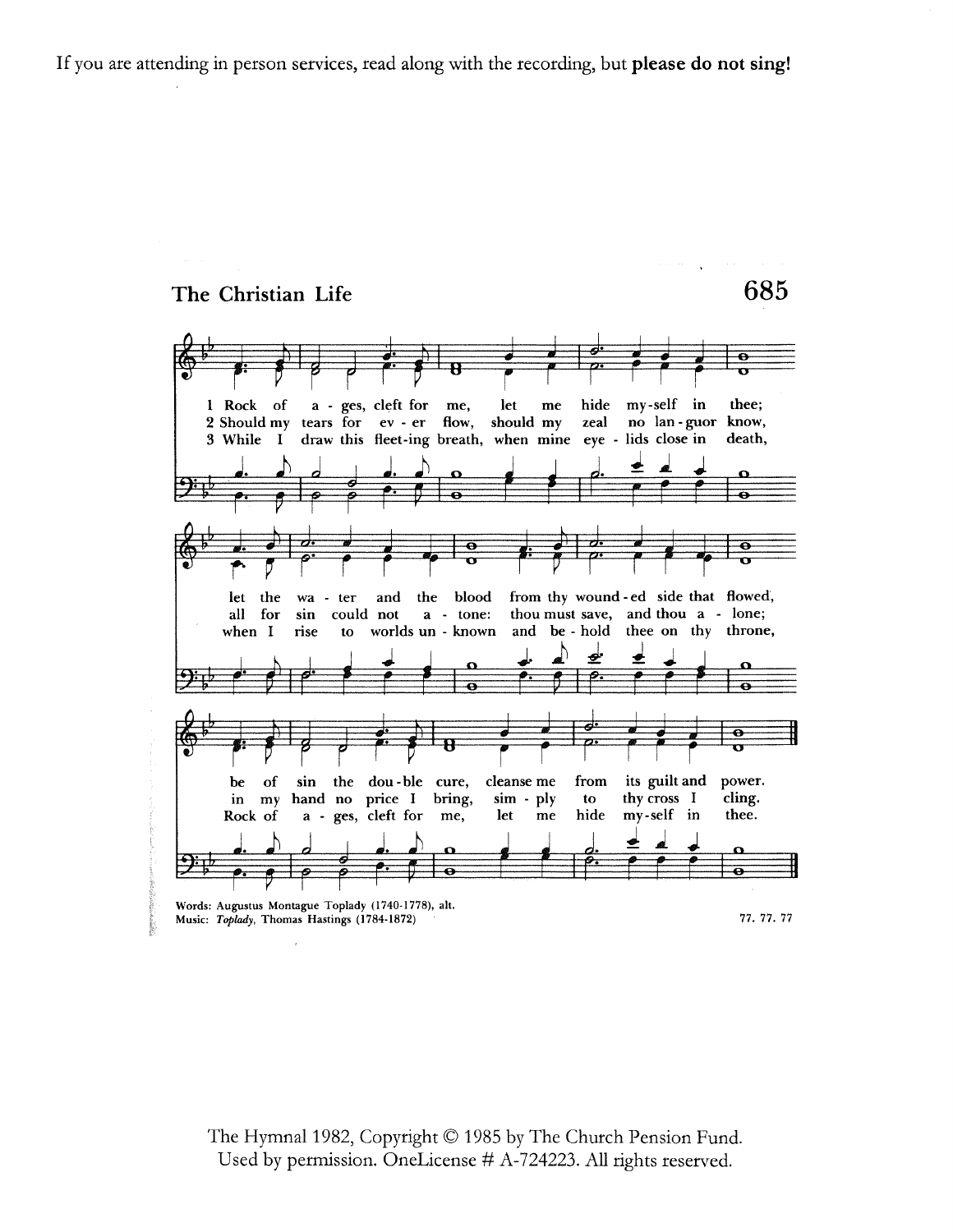

St. John's Church 210 North Cayuga Street, Ithaca NY (607)-273-6532  $\sim$  www.stjohnsithaca.org [office@stjohnsithaca.org](mailto:office@stjohnsithaca.org)

"Like" us on Facebook @ Saint John's Episcopal Church

## **The Rev. Megan Castellan, Rector**

Matthew Sanaker, Sr. Warden Cora Yao, Jr. Warden AnnMarie Hautaniemi, Parish Administrator Chuck Merrill, Weekday Sexton Karen A. Hindenlang, Director of Music/Organist Crawford R. Thoburn, Assisting Conductor

Office Hours: Monday thru Thursday 10-3

If you need pastoral assistance, or just want to reach out to Mtr. Megan, please call her at 315-757-0251, or e-mail mtrmegan@stjohnsithaca.org

**MARCH 14th DIOCESAN-WIDE WORSHIP!** On Sunday, March 14th at 10:00 a.m., Bishop DeDe Duncan-Probe will lead an online worship service for the entire Diocese. One year from the initial impact of the COVID-19 crisis, we will gather as one body to renew our baptismal and ordination vows and affirm our common call to ministry.

This diocesan service gives parish clergy and worship leaders an opportunity to take a Sunday Sabbath during the COVID-19 crisis.

Join via Zoom (please [register for the](https://us02web.zoom.us/meeting/register/tZ0lfu-gqj8rHNG8O52Yg04v-NcCyl7GsLzZ) link) or Facebook live [\(facebook.com/cnyepiscopal/live\)](https://www.facebook.com/cnyepiscopal/live).

# **IN PERSON WORSHIP**

March 21 we will be holding in person worship in the church at 10:30 am. Mask will be required with social distancing. Attendance is limited to 25 total congregants, including the Rector and lectors. Music will be pre-recorded, with no singing, although you will be able to hear the music in the church. Windows and doors will be open for greater air circulation (wear a coat!) If you would like to join us, please sign up [here.](https://www.signupgenius.com/go/60b044daaad2fa6fb6-sunday)

**ADULT ED** Now that we have renovated Revelation, join us as we resurrect the Letter to the Romans! We will be reading "The Story of Romans: A Narrative Defense of God's Righteousness" by A. Katherine Grieb and reading the whole text of Romans. Email the office for the Zoom link. We start each Sunday at 9am!